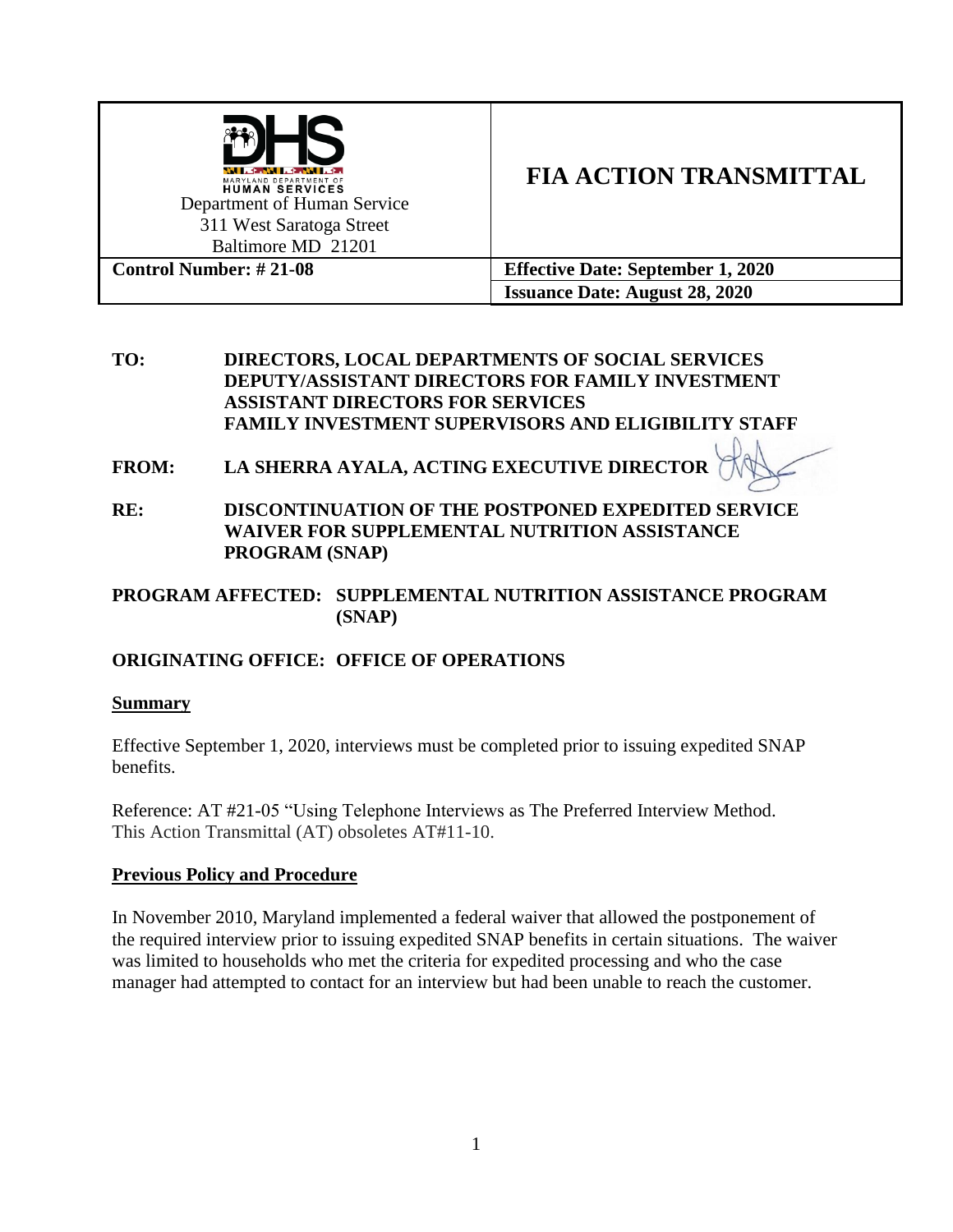## **New Policy and Procedure**

Effective September 1, 2020, Maryland can **no longer postpone the required interview prior to issuing SNAP expedited benefits.** All other expedited criteria and processing procedures still apply.

Reference: SNAP Manual Section 401.2 Expedited Service Criteria

## **EXPEDITED SERVICE UNDER NEW POLICY AND PROCEDURES**

- 1. Households must be screened on the date of application no later than the next business day to determine if the household meets the expedite criteria:
	- a. The expedite screening must be narrated in CARES. Reference: SNAP Manual Section 401.4 C

NOTE: The Expedite Eligibility Tool can be completed and uploaded to ECMS. In addition, expedited screening must be narrated in CARES.

## **2. The interview must be completed prior to the issuance of expedited SNAP benefits.**

## **VERIFICATION:**

- 3. Identity must be verified.
	- a. REMINDER: This does not have to be a photo ID. Identity can be verified through a collateral contact. If the customer is known to CARES, you can ask a question about personal data that only the person is likely to know.
- 4. If unable to verify income, assets, and deductions use the applicant's statement about the amounts to determine the benefit amount.
	- a. NOTE: A 1052 must be issued requesting the missing verifications. A deficit in a budget is not a required verification at application.

Reference: SNAP Manual Section 401 Expedited Services

## **POLICY HIGHLIGHTS:**

- If a household does not complete the interview by the 7th calendar day, the application **cannot be processed** within the established expedited service time frames. The application must be processed within the normal 30 days of the date of application, in accordance with 7 CFR 273.2 (FNS- GD- 2006-011) of the rules.
- Case managers must take into account holidays and weekends. Therefore, if the seventh calendar day falls on a weekend or holiday, the application must be processed before the holiday or weekend.
- Contact the customer via telephone to conduct the interview. If no telephone number is provided on the application, the appointment letter is to instruct the customer to call the DHS Call Center at 1-800-332-6347 to request a call from the LDSS. The appointment should be scheduled no later than the fifth day from the date of application. Document the type of interview conducted in CARES. Upload all appointment letters into ECMS.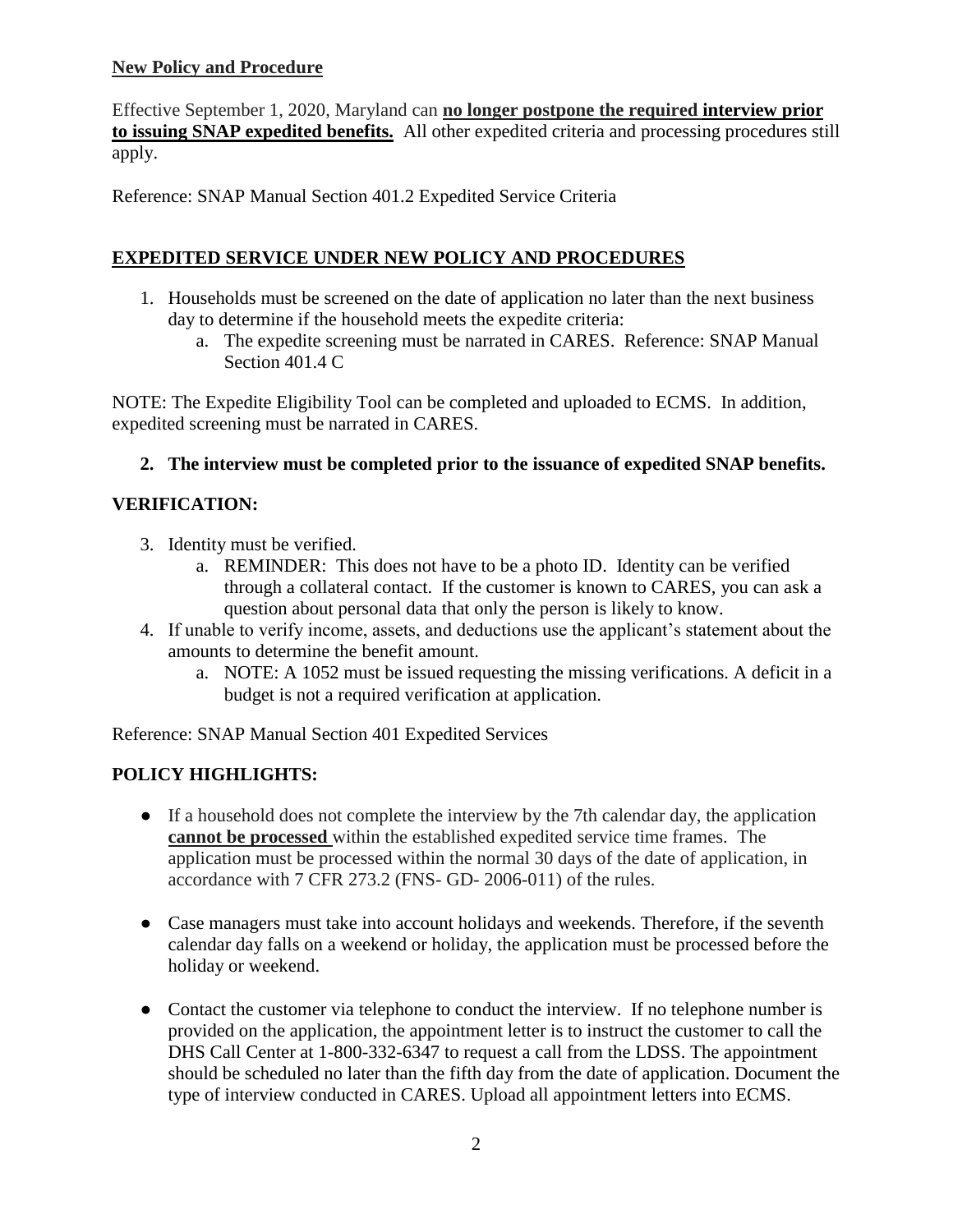- For shelter and dependent care deductions to continue past the expedited month(s) the household will need to provide verification. If the household fails to do so, remove the deductions the second month.
	- REMINDER: The only mandatory verification for the expedited processing timeframe is proof of identity (see above at 3.a regarding identity verification).
- Upon secondary screening or interview, if it is discovered the household now meets the expedited processing criteria due to a change in their circumstances (the date of discovery), the date the case manager discovers the household is eligible for expedited processes is counted as day one of the seven calendar days expedited processing timeframe.
	- NOTE: The date of discovery must be narrated and inputted on the CARES MISC Screen.

Example: Mr. Smith submits his application on September 1 and meets all the SNAP eligibility requirements. The local department screens his application for expedited SNAP benefits within 24 hours. His reported income makes him ineligible for expedited benefits. Mr. Smith is interviewed on September 15 and informs the case manager he has lost his job and has no income. The case manager has now discovered the applicant is now eligible for expedited services. The applicant must now have access to participate in the SNAP program by the seventh calendar day. Mr. Smith must now receive his expedited benefits by September 22.

NOTE: The customer's application date remains September 1. He is entitled to SNAP benefits effective September 1st.

CARES ACTION: Update the MISC screen by inputting the "date of discovery" (September 15th). Input a "CD" in the delay code. Narrate case actions.

To ensure the agency meets the "opportunity to participate" time frame, be sure to inquire during the interview whether or not the customer has access to a previous EBT card or is in need of a new EBT card.

Reference: Policy Alert 21-01. See the EBT Tip sheet issued with this AT.

## **Important Note**

The interview must be completed before SNAP benefits can be issued. If a customer fails to complete the interview process, the case manager must:

- 1. Issue a NOMI
- 2. Update the MISC screen FS **Intvw** field with a "N" for no interview
- 3. Change the Expedite Indicator from a "Y" to a "N"
- 4. Enter "CD" for the delay code
- 5. Narrate all the case management actions completed

While an application may not be determined as expedite during the initial screening, the case manager may later determine the case as expedite and should update narration and the MISC screen with the date of discovery. Upon completion of the interview and receipt of outstanding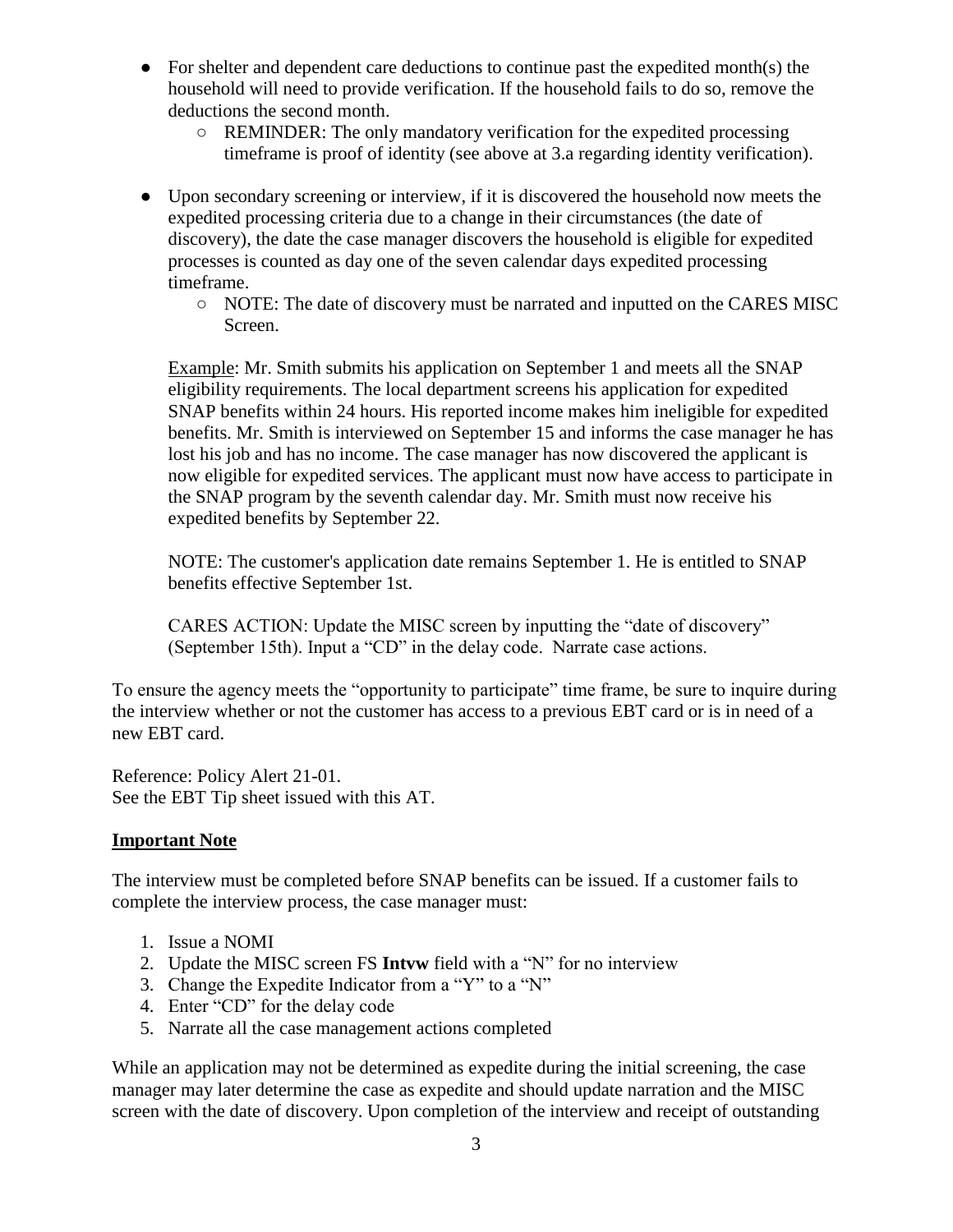verifications, the case should be processed. The application should not remain pending for the entire 60-day period if the interview is completed and the required verification is received. No processing should be delayed, or status suspended for verifications that are not required.

See the SNAP Verification Reference Chart issued with AT# 20-13.

## **Payment Accuracy**

The Food Supplement Management Evaluations ( FSME) evaluations currently evaluate whether the customer is screened on the day of application for expedite services. The FSME review of this new policy will begin on October 1, 2020. For Local departments due for FSME review in November 2020, the Bureau of Audit Compliance will be sampling cases from September 2020.

## **CARES**

On the MISC screen: If the interview is not completed, code the **FS Intvw** field with **N**. Change the "Y" Expedite indicator to "N". Input "CD" for the delay code.

Narrate case actions.

#### **Best Practices**

The below items are recommendations only.

- For applications received through myDHR and noted as expedited SNAP benefit eligible, instruct your case managers to run clearances within 24 hours of receipt so that your office can determine which applications are not qualified.
- Offices should attempt a "cold call" within 24 hours of screening to conduct an interview and if the customer is not available, leave a voice message informing them of the date and time of the scheduled appointment.
- Offices must ensure xPression and manual appointment letters are uploaded into ECMS.
- Collect the customer's day-time phone number if they are applying in the office. The case manager can then try to complete the interview timely via telephone.
- Frequently check CRM, completing a name search, for any case being processed as the DHS Call Center is the main point of contact for the LDSSs. This is the main avenue for customers to communicate with a case manager.

#### **Change Management Instructions**

- By September 1, 2020, this Action Transmittal must be shared with all case managers, supervisors, and all other positions that touch SNAP applications.
- By September 1, 2020, each LDSS Standard Operating Procedures must be updated to reflect this policy.
- By September 1, 2020, each LDSS must confirm that it has removed all prior material referring to the waiver on postponed expedited SNAP interview.
- By September 1, 2020, each local must confirm that all relevant staff members have been trained and equipped to implement this policy.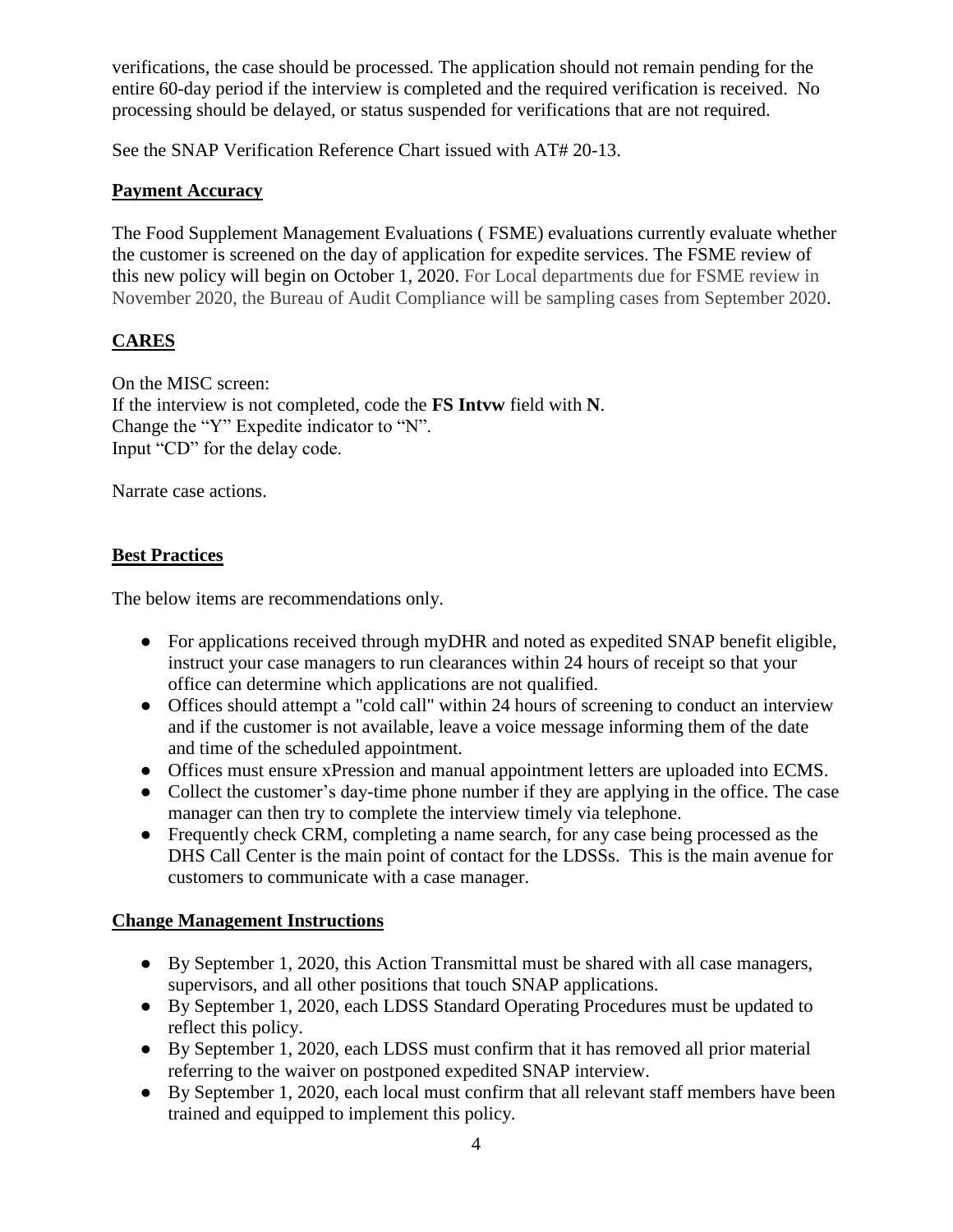● By September 1, 2020, the Statewide Process Management Guide must be shared with all SPM participants. It can also be found on Knowledge Base at <https://kb.dhs.maryland.gov/family-investment-administration/manuals/>

## **Attachments**

- SNAP Manual Section 401- Expedited Services
- SNAP Manual Section 103 Residents of Shelters for Battered Women and Children
- EBT Tip Sheet

## **Inquiries**

For SNAP policy-related questions, please complete the FIA Policy Information Request Form found on Knowledge Base as shown in the screenshot below.

| <b>Knowledge Base</b>                                                                                                                                                                             | Administrations · Tools · Resources · Links · Local Offices ·<br>$\alpha$<br>Search                                                                                                                                                                                                                                                                                                                                                                                                                                                                                                                                                                                            | $f \vee \Box \vee \Box$                                                                                                                                  |
|---------------------------------------------------------------------------------------------------------------------------------------------------------------------------------------------------|--------------------------------------------------------------------------------------------------------------------------------------------------------------------------------------------------------------------------------------------------------------------------------------------------------------------------------------------------------------------------------------------------------------------------------------------------------------------------------------------------------------------------------------------------------------------------------------------------------------------------------------------------------------------------------|----------------------------------------------------------------------------------------------------------------------------------------------------------|
| Family Investment<br>Administration<br><b>Action Transmittals</b><br>$\tilde{\phantom{a}}$                                                                                                        | Contact us with your FIA Program Eligibility Policy<br>Question                                                                                                                                                                                                                                                                                                                                                                                                                                                                                                                                                                                                                | Contact Us<br><b><i>HUMAN SERVICES</i></b><br>Labelle Hillgrove, MSOL<br>director, 198w of Insteads Policy Constitueis and Cattonie Service Performance  |
| Ad Hoc Reporting Information<br><b>Bulletins</b><br>Contact us with your FIA Program Eligibility<br>Policy Question $\rightarrow$<br>FIA Data at a Glance<br>$\bullet$<br>FIA Training on The Hub | <b>FIA Policy Information Request</b><br>Have a FIA policy question? Click on the link to complete a Policy Information Request. Your<br>question will be routed directly to the Bureau of Policy.<br>Questions will be answered within 48 business hours. If a question requires further research.<br>you will be notified that there will be a delay and kept apprised of the status. Remember to<br>review the policy manuals, Action Transmittals, and forms found on Knowledge Base<br>(http://kb.dhs.marviand.cov/family-investment-administration/) prior to submitting a<br>request; many times the answer to your question can be found through our online resources. | 211W.Seconge Street<br>From 416-705-7127<br>Gridney's MD 21301-2300<br>Email: labelle.hillgrove@maryland.gov<br><b>HUMAN SERVICES</b><br>Candice Roberts |
| Forms<br>Manuals<br>Medical Assistance Information<br>National Directory of State Contacts<br>$\sim$                                                                                              | Technical questions regarding CARES functions should be directed to the Bureau of Systems<br>Development and Management at fia bsdm @marviand.gov.<br>Revised B/2020<br>* Required                                                                                                                                                                                                                                                                                                                                                                                                                                                                                             | <b>Pirt Engrietive Assistance</b><br>113 W.Savviege Street<br>Phone: 416-761-7307<br>Baltimore MD 21201-2500<br>Email: candice.roberts@maryland.gov      |
| Office of Home Energy Programs<br>$\bullet$<br>Plans                                                                                                                                              | Email address *                                                                                                                                                                                                                                                                                                                                                                                                                                                                                                                                                                                                                                                                | Tools                                                                                                                                                    |

For systems (CARES and myDHR) related inquiries, please contact [fia.bsdm@maryland.gov.](mailto:fia.bsdm@maryland.gov)

 $C:$ DHS Executive Staff Constituent Services DHS Help Desk FIA Management Staff Office of Administrative Hearings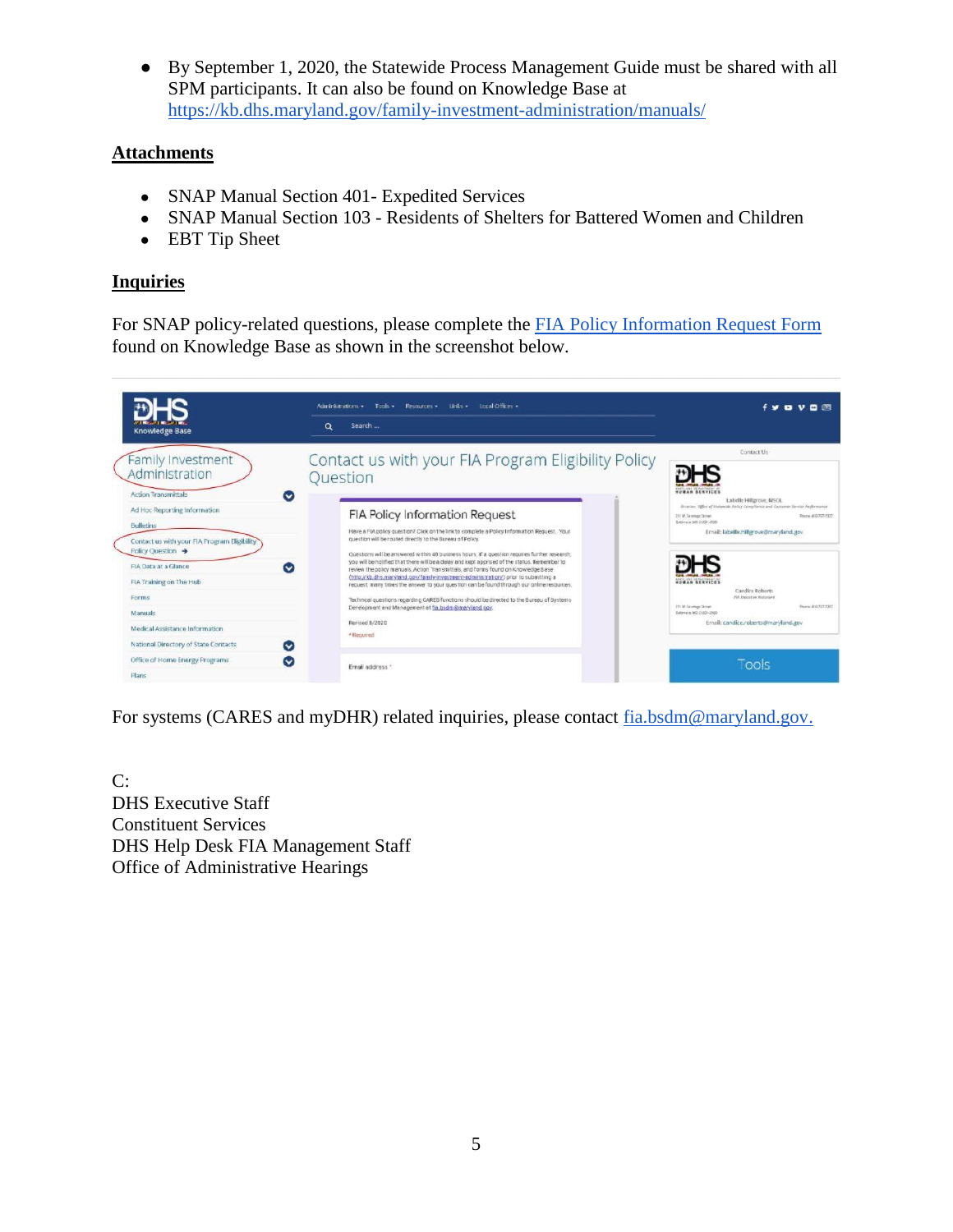EXPEDITED SERVICE | Section 401 | Page 1

# **401.1 Purpose**

This section describes:

- A. The policy and procedure to apply when screening a household for expedited Supplemental Nutrition Assistance Program (SNAP) benefits, and
- B. The expedited processing standard.

# **401.2 Expedited Service Criteria**

If otherwise eligible, the following households must receive expedited benefits within 7 calendar days of the date of application:

- A. Households with less than \$150 gross monthly income and who have \$100 or less in liquid resources.
- B. Households whose combined gross income and liquid resources are less than the household's monthly rent or mortgage and utilities, including entitlement to the SUA or LUA, as appropriate.
- C. Migrant or seasonal farmworker households who are destitute (see Section 122, Migrants), and have liquid resources that do not exceed \$100.

# **401.3 Identifying Households Requiring Service**

- A. Every local office must set up a procedure for all SNAP applicants to identify those households eligible for expedited service. This includes the SNAP only and combined SNAP and Temporary Cash Assistance (TCA) or Temporary Disability Assistance Program (TDAP) applications filed in person, by mail or fax, or electronically.
- B. The procedure must also establish a method to identify entitlement to expedited service on the same day that a household seeks assistance.

# **401.4 Screening for Expedited Service**

- A. Households that meet expedited service eligibility criteria as defined in Section 401.2 must be given expedited SNAP benefits. Screening is the process of determining which households are potentially eligible for expedited services.
- B. The local department must: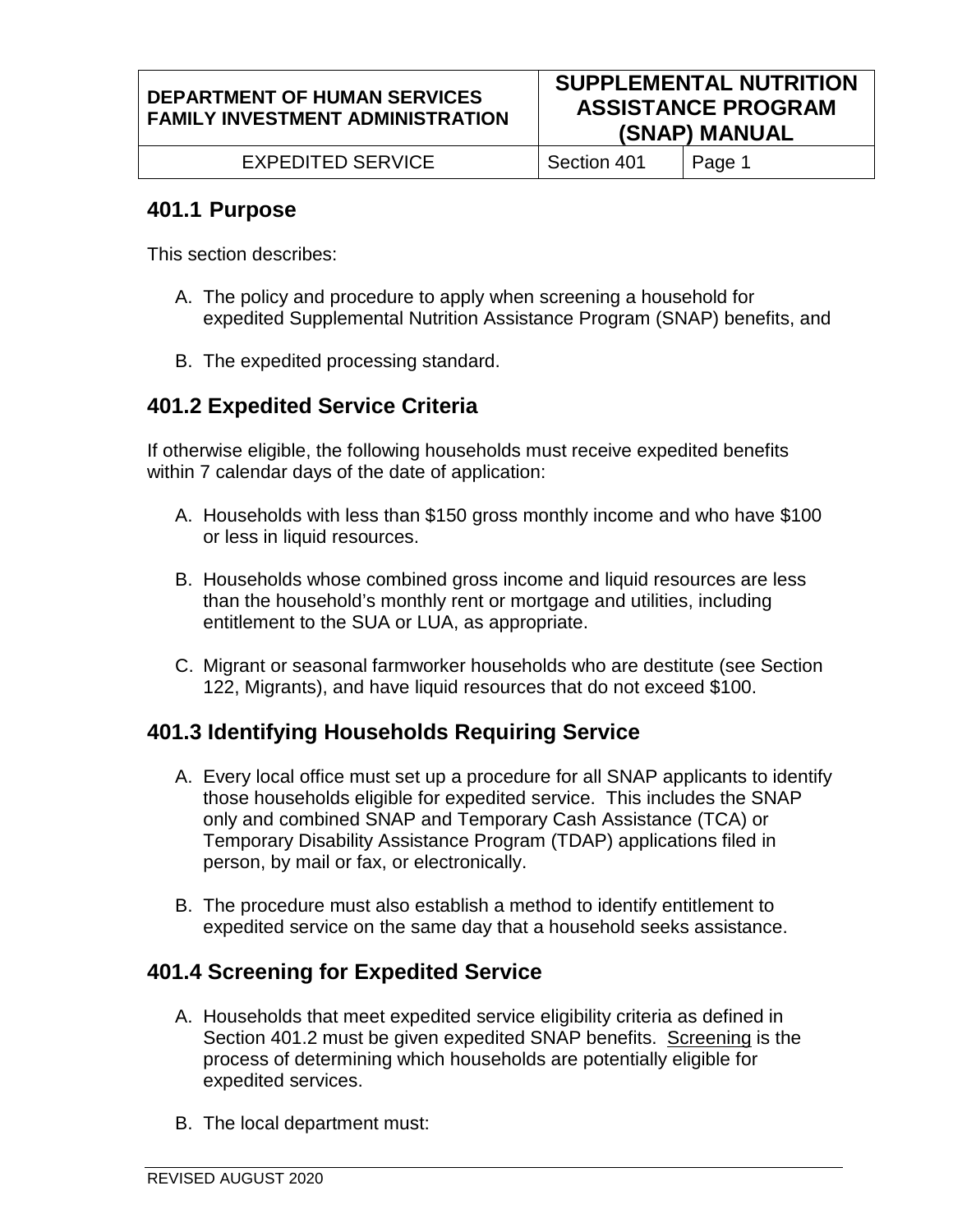Section 401 | Page 2

- 1. Screen all SNAP applications for expedite benefits;
- 2. Households must be screened on the date of application no later than the next business day to determine if the household meets the expedite criteria;
- 3. Assist the household with completing the application if assistance is needed or requested;
- 4. Assist the household in obtaining the correct information about income, shelter, and dependent care expenses within the expedited time frame (7 days from the date the application is filed); and
- 5. Accept the household's best estimate and document clearly the household's estimates if the information on income and deduction and expenses that are generally required to be verified cannot be obtained within the expedited time frame. Do not delay expedited service to households who are otherwise eligible if they cannot verify residency or income within the expedited service time frame.

**Note**: The Expedite Eligibility Tool can be completed and uploaded to ECMS. In addition, expedited screening must be narrated in CARES.

- C. When screening is completed, clearly document the following information:
	- 1. The household's circumstances;
	- 2. The eligibility decision (expedited service or normal processing); and
	- 3. The reason for the decision.
- D. Verification.
	- 1. All households found eligible for expedited service **must have verification of identity**. This does not have to be a photo ID. The case manager must verify the identity of the applicant through a collateral contact or other readily available documentary evidence if the applicant has no proof of identity.

**Example:** For a customer who states that he stayed the previous night in a particular homeless shelter or hospital but does not have any proof of identity, the case manager must make every effort to contact the shelter or hospital in an attempt to verify his identity.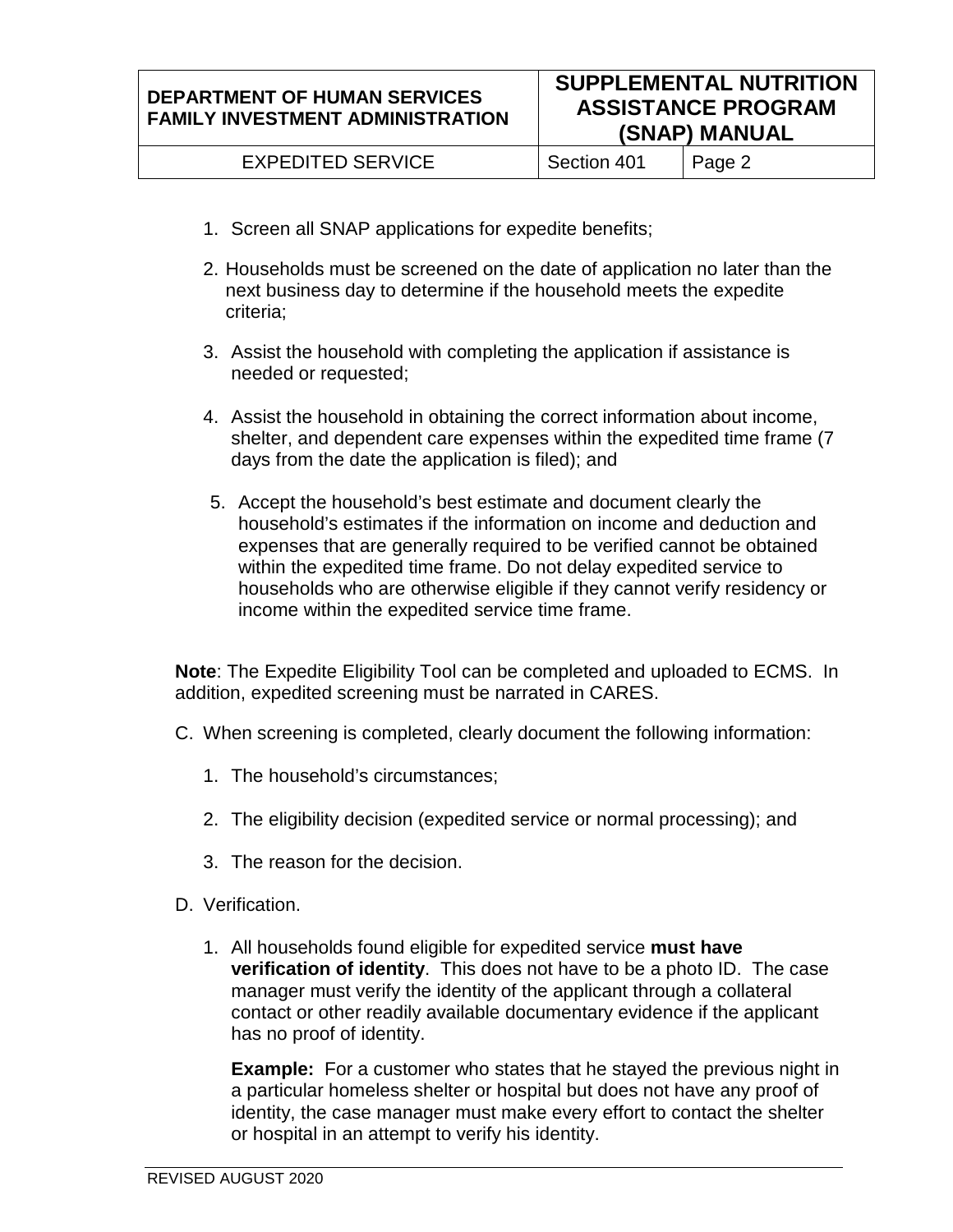EXPEDITED SERVICE | Section 401 | Page 3

- **Note:** If the customer is known to CARES, you can ask a question about personal data that only the person is likely to know.
- 2. The case manager uses the applicant's statement about the amount of income, assets, and deductions in determining the benefit amount if verification is not available. The case manager:
	- a. Must make reasonable efforts to verify the household's residency, income, shelter, and dependent care expenses, liquid resources, and other factors of eligibility within the expedited processing time frame.
	- b. Cannot delay certification beyond the expedited processing timeframe if eligibility criteria other than identity cannot be verified.

# **401.5 Expedited Service Standard**

A. The local department must give eligible households the opportunity to participate on or preferably before the seventh day for expedited cases. "Opportunity to participate" means the household has access to benefits (households must have their EBT card, have been trained in its use and benefits must be available on EBT).

According to federal guidance, the household is considered to have the opportunity to participate 24 hours after the case manager notifies the customer by phone, or in person, or 3 days after the customer is notified by mail. It is important to narrate when a case manager notifies a customer of his or her eligibility at the interview or by phone.

- B. If there are intervening weekends or holidays, the procedure is as follows:
	- 1. When the seventh calendar day is Saturday or Sunday, finalize the case on or before the previous Thursday to ensure that benefits are available by Friday.
	- 2. When the seventh calendar day is a holiday that falls on Monday, finalize the case on or before the previous Thursday to ensure that benefits are available by Friday.
	- 3. When the seventh calendar day is a holiday that falls on Friday, finalize the case on or before the previous Wednesday to ensure that benefits are available by Thursday.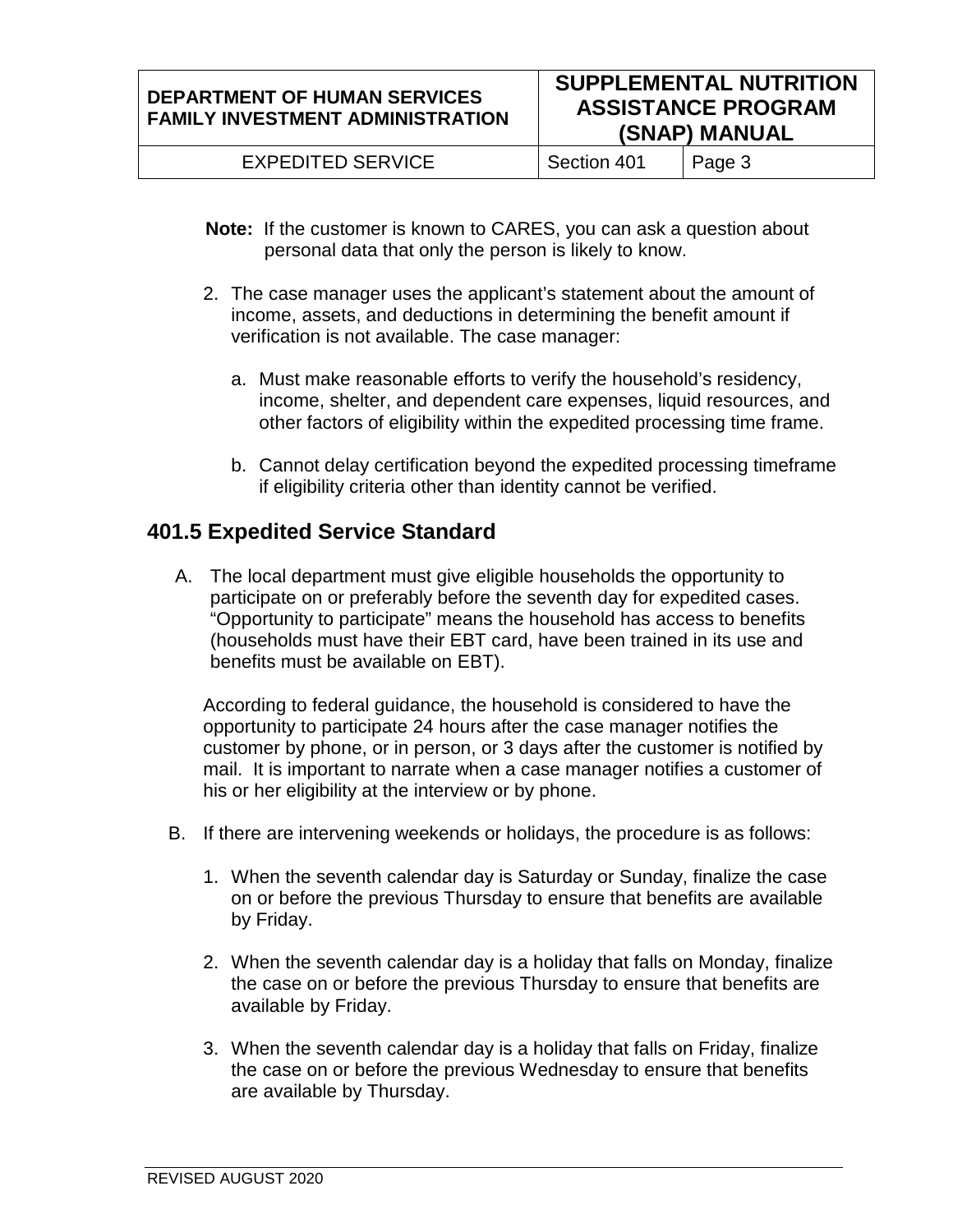#### **DEPARTMENT OF HUMAN SERVICES FAMILY INVESTMENT ADMINISTRATION SUPPLEMENTAL NUTRITION ASSISTANCE PROGRAM (SNAP) MANUAL** EXPEDITED SERVICE | Section 401 | Page 4

- 4. Households that apply for SNAP benefits after the  $15<sup>th</sup>$  of the month and are eligible for expedited benefits are entitled to SNAP for the initial month and the second month without additional verification requirements. SNAP benefits for the  $3<sup>rd</sup>$  month may not be issued until all postponed verification is received.
- 5. Households that apply for SNAP benefits after the  $15<sup>th</sup>$  of the month are eligible for shelter/dependent care expense deduction only in the initial month. Form 1052 should be issued to customers, the customer has 10 days to return the verification, if verification is not received within 10 days, recertify without the deduction.

**Reminder:** If the customer is applying for SNAP benefits and has an ongoing associated case the case manager may have to enter program specific verification codes to prevent the closure of the ongoing case when SNAP benefit verification is pending.

# **401.6 Interviews**

- A. An interview is required before expedited SNAP benefits can be issued.
- B. If a household does not complete the interview by the 7th calendar day, the application **can not be processed** within the established expedited service time frames. The application must be processed within the normal 30 days of the date of application, in accordance with 7 CFR 273.2 (FNS- GD- 2006- 011) of the rules.

**Example:** Ms. A applied for SNAP on October 5 through myDHR. When applying for SNAP, Ms. A uploaded a copy of her license and lease. She meets expedited service criteria. The case manager calls Ms. A several times but was unable to reach her on her interview day. For Ms. A, to receive expedited services, she must participate in an interview; if not her case will be processed as a 30-day application.

- C. For households that apply on or before the  $15<sup>th</sup>$  of the month, the case manager will not postpone the interview the case manager must request verification no later than the end of the month of application. Verification of shelter and dependent care expense are due within the 7-day timeframe of expedited services.
	- The case will close at the end of the expedited period if the household fails to participate in an interview or fails to provide the needed verification.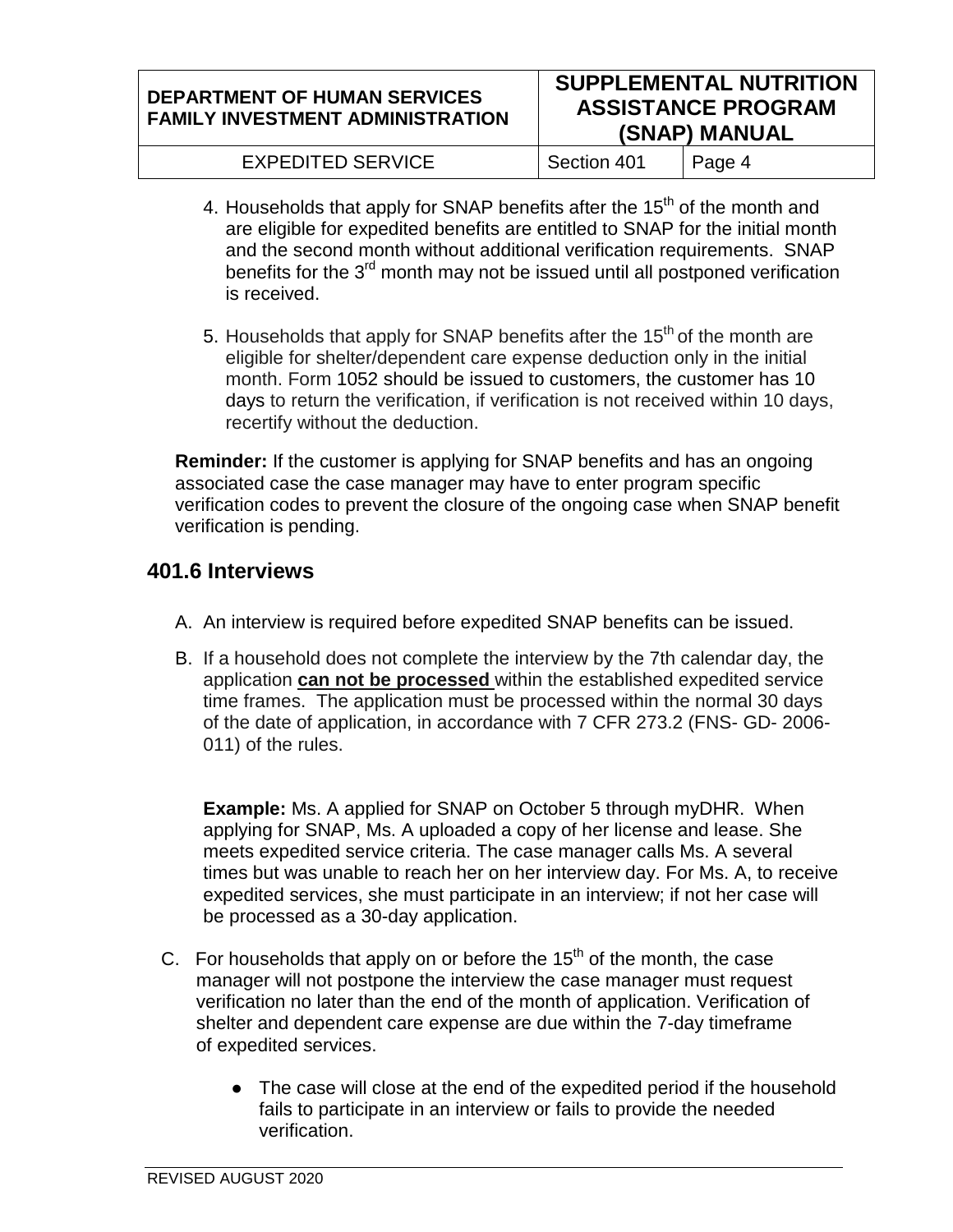| <b>EXPEDITED SERVICE</b> | Section 401 | $\vert$ Page 5 |
|--------------------------|-------------|----------------|
|--------------------------|-------------|----------------|

- Shelter and dependent care expense deduction will be removed if not verified in the first month.
- **Note:** It is important to schedule the interview to allow enough time for the customer to provide any required verification.
- E. For households that apply after the  $15<sup>th</sup>$  of the month, the case manager is required to schedule the interview and request verification of shelter/dependent care expense deduction along with income and residency within the 7-day timeframe. The case manager should issue form 1052 for shelter/ dependent care expense deduction, if the verification is not received within 10 days remove the deduction at the end of the first month.
	- The case is closed if the household fails to participate in an interview or fails to provide the needed verification.
	- Shelter and dependent care expenses will be removed if not verified.
	- **Note**: There should be very few cases where identity cannot be verified with available sources.

The interview:

- A. As part of the interview, the interviewer must explore and resolve with the household any unclear or questionable information. The interviewer must conduct the interview as an official and confidential discussion of household circumstances and protect the applicant's privacy.
- B. Households must have a face-to-face or telephone interview with a case manager at initial certification (or shortly thereafter in the case of waived interviews for expedited cases) and at least every 12 months after that.
	- **Note:** The case manager must complete Option O (Interview) during or shortly after the interview to prevent CARES from sending an inappropriate notice of missed interview.
- C. The calendar day after the filing date is the first day of the count. The application, for filing date purposes only, maybe page one of the signed

DHS/FIA CARES 9701 or the 9711 (Assistance Request Form) or the date local department receives the myDHR application and e-signature or signature page.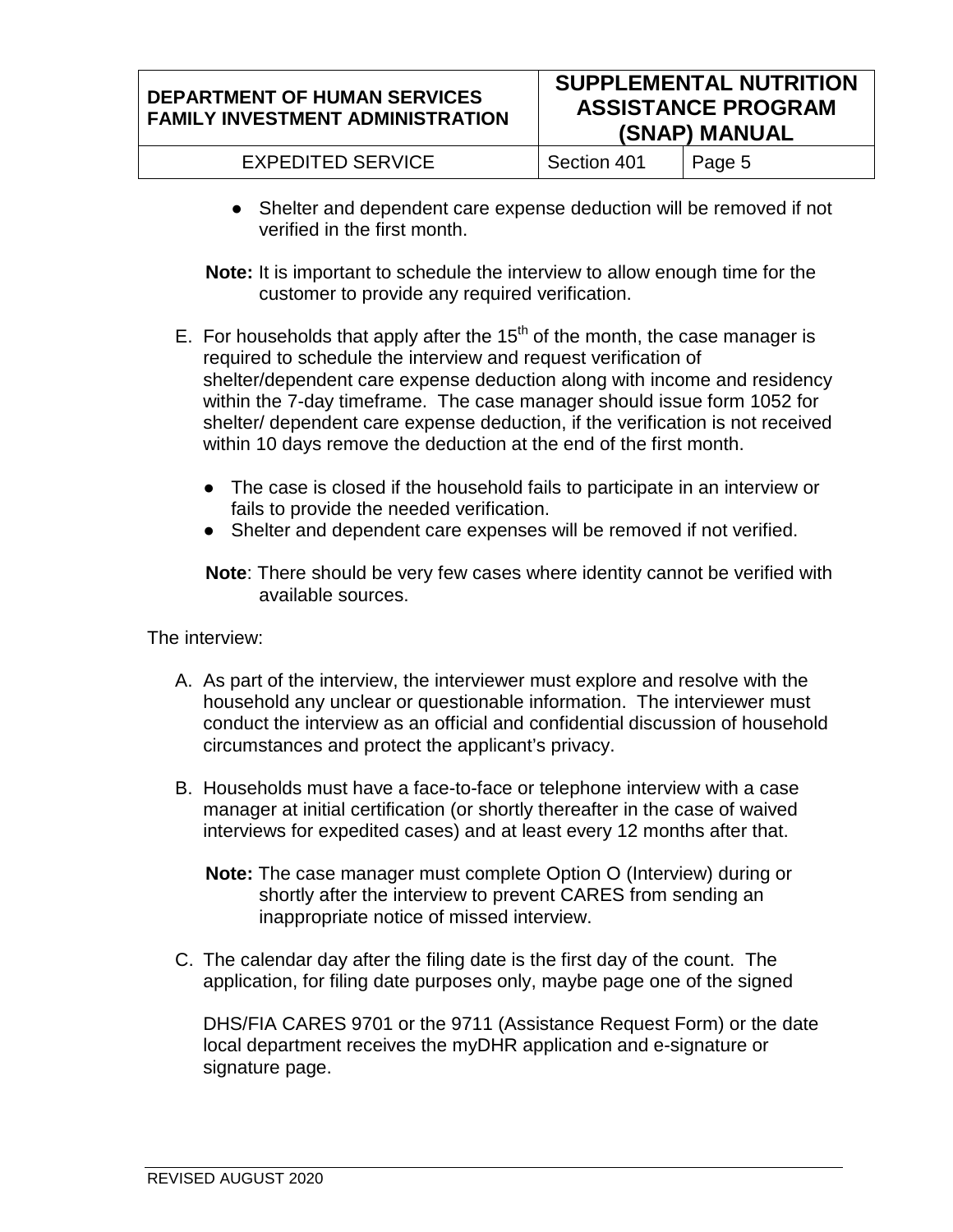EXPEDITED SERVICE | Section 401 | Page 6

# **401.7 Telephone Interview**

- A. **Do not count** the mailing days toward the seven-day count if a telephone interview is conducted and the application is mailed to the household for signature. The application must be **mailed the same day** the telephone interview is conducted.
- B. For **expedited processing** only, mailing days means any days the application is in the mail to and from the household. Mailing days i**nclude any days the application is in the household's possession** before being returned to the local department.

# **401.8 Special Procedures for Expediting**

- A. Use the following procedures to provide expedited service to potentially eligible households:
	- 1. Verify the applicant's identity through collateral contact or readily available documentary evidence if the household is unable to provide verification.
	- 2. Make reasonable efforts to verify (within the 7-day expedited service time frame) the household's residency, income, shelter, and dependent care expenses. **Do not delay** expedited service to households who are otherwise eligible if they **cannot verify residency, income, shelter, or dependent care expenses** within the **expedited service time frame.**
	- **Note:** The local department should also verify residency, income, shelter, utilities, and dependent care expenses provided that the verification process is within the expedited service time frame.
	- 3. Complete the work registration for the applicant (unless the individual is exempt or the household has designated an authorized representative to apply on its behalf).
	- **Note:** Attempt to register for work all other non-exempt household members. The local department may attempt to verify questionable work registration exemption claims by the household. However, postpone such verification if the expedited service time frame cannot be met.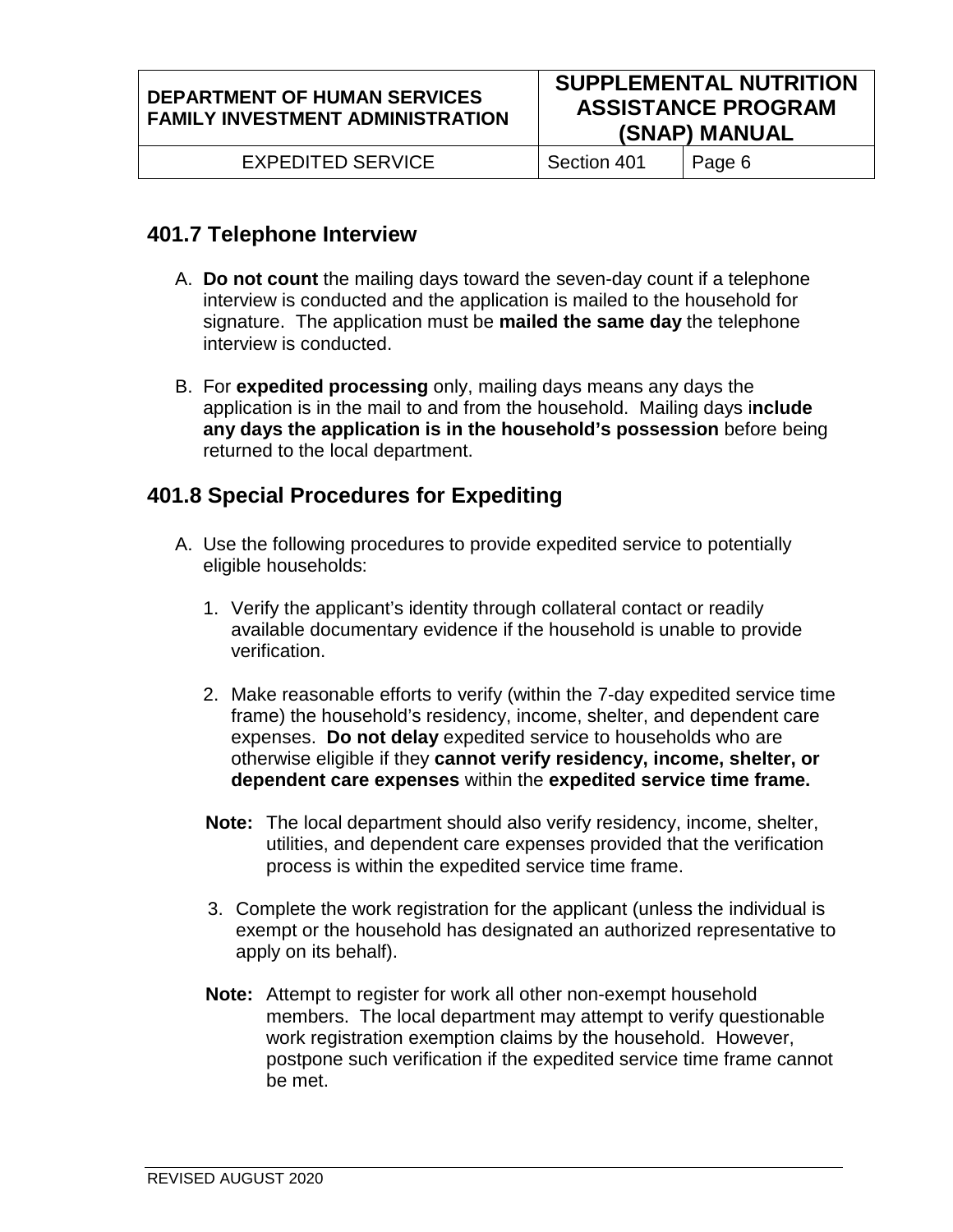#### **DEPARTMENT OF HUMAN SERVICES FAMILY INVESTMENT ADMINISTRATION SUPPLEMENTAL NUTRITION ASSISTANCE PROGRAM (SNAP) MANUAL**

| <b>EXPEDITED SERVICE</b> | Section 401 | $ $ Page $\overline{\phantom{a}}$ |
|--------------------------|-------------|-----------------------------------|
|--------------------------|-------------|-----------------------------------|

- 4. The household is responsible for providing the necessary verifications for expedited service. However, the local department must assist the household in obtaining the necessary verification if requested.
- 5. Assign a normal certification period to households that are certified on an expedited basis and have provided all required verifications as described in Section 408 (Verification) of this manual.
- **Note:** The local department may assign a **one-month certification** period to households that are certified on an expedited basis and **do not provide all required verification. Provide a notice of eligibility and a notice of expiration** to the household at the same time. The shelter and dependent care expenses will be allowed in the first month, once form 1052 is issued by the case manager, the customer has 10 days to respond or the deduction will be removed in the second month.
- 6. There is no limit to the number of times a household can be certified under expedited procedures, as long as prior to each expedited certification, the household:
	- (a) Has completed the verification requirements that were postponed at the last expedited certification; or
	- (b) Was certified under normal processing standards since the last expedited certification.
- 7. Process the application of a household requesting, but not eligible for expedited service, according to normal processing standards (see Section 406, Normal Processing Standards).
- B. Screen all signed applications filed electronically for expedited eligibility. If the verification of identity is provided, issue SNAP benefits within the sevenday processing standard.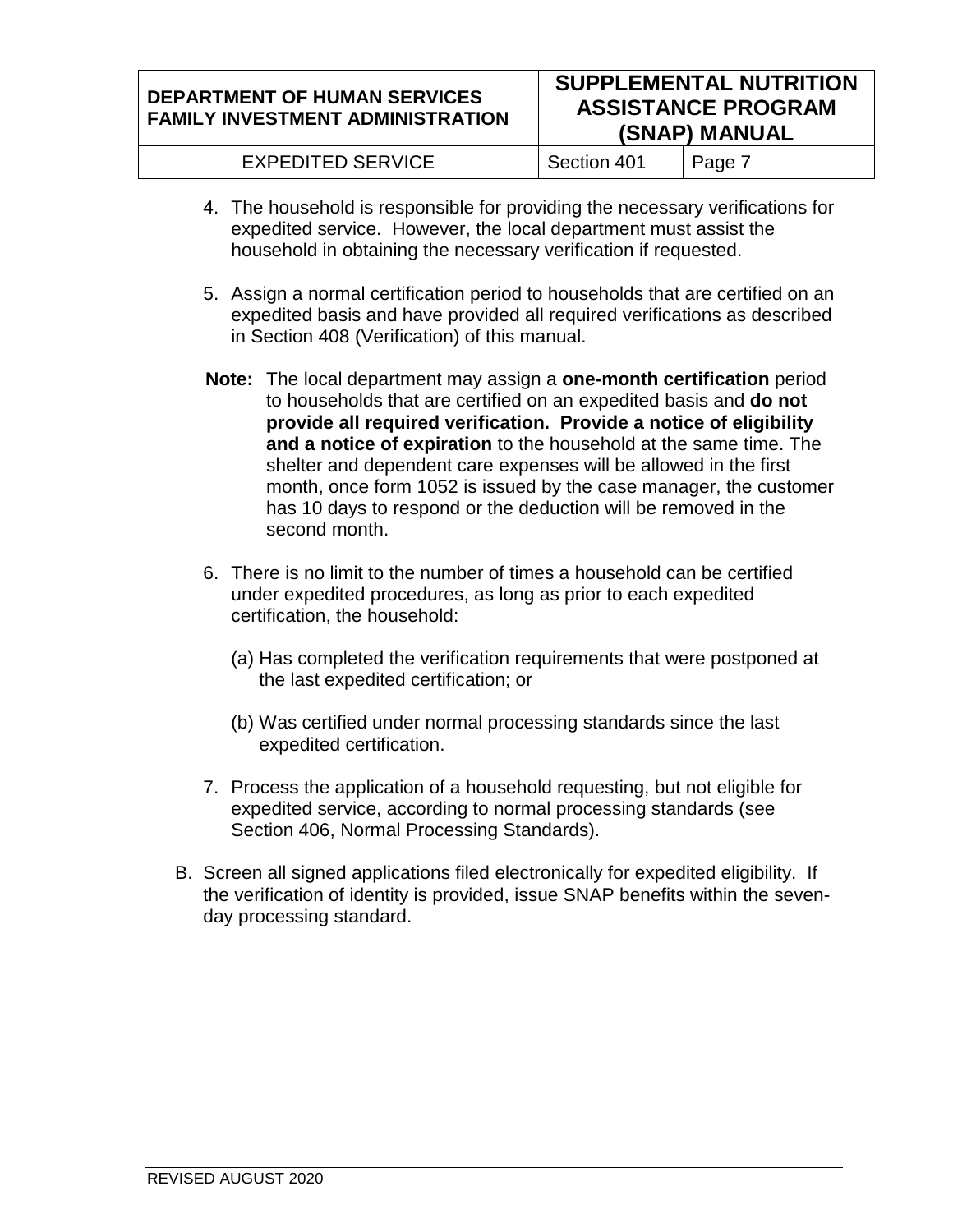| <b>DEPARTMENT OF HUMAN SERVICES</b><br><b>FAMILY INVESTMENT ADMINISTRATION</b> | <b>SUPPLEMENTAL NUTRITION</b><br><b>ASSISTANCE PROGRAM (SNAP)</b><br><b>MANUAL</b> |        |
|--------------------------------------------------------------------------------|------------------------------------------------------------------------------------|--------|
| RESIDENTS OF SHELTERS FOR BATTERED<br><b>WOMEN AND CHILDREN</b>                | Section 103                                                                        | Page 1 |
|                                                                                |                                                                                    |        |

# **103.1 Purpose**

The purpose of this section is to describe the special policies that apply to residents of shelters for battered women and their children.

# **103.2 Definition of Shelter**

Shelter for battered women and children means a public or private non-profit residential facility that serves battered women and their children. If the facility serves other individuals, a portion of the facility must be set aside on a long-term basis to serve only battered women and children.

# **103.3 Residency and Separate Household Status**

A. A special exception to the rule that no individual may participate in more than one project area or as a member of more than one household in any one month is made for residents of shelters as defined above.

B. Since many shelter residents have recently left a household containing the person who has abused them, assume that these persons do not have access to their portion of any SNAP allotment.

C. If the currently certified household contains the person who subjected them to abuse, the shelter resident may apply for and, if otherwise eligible, be certified as a separate household in the same month and/or in the same project area.

D. Consider persons temporarily residing in shelters for battered women and children as individual household units when applying for and participating in the Supplemental Nutrition Assistance Program.

E. Under **no** circumstances should you release any information on the whereabouts of the family members in the shelter to anyone remaining in the abuser's household.

# **103.4 Income and Resources**

A. Certify shelter residents who apply as a separate household solely on the basis of their income and resources and the expenses for which they are responsible.

# **103.4 Income and Resources (continued)**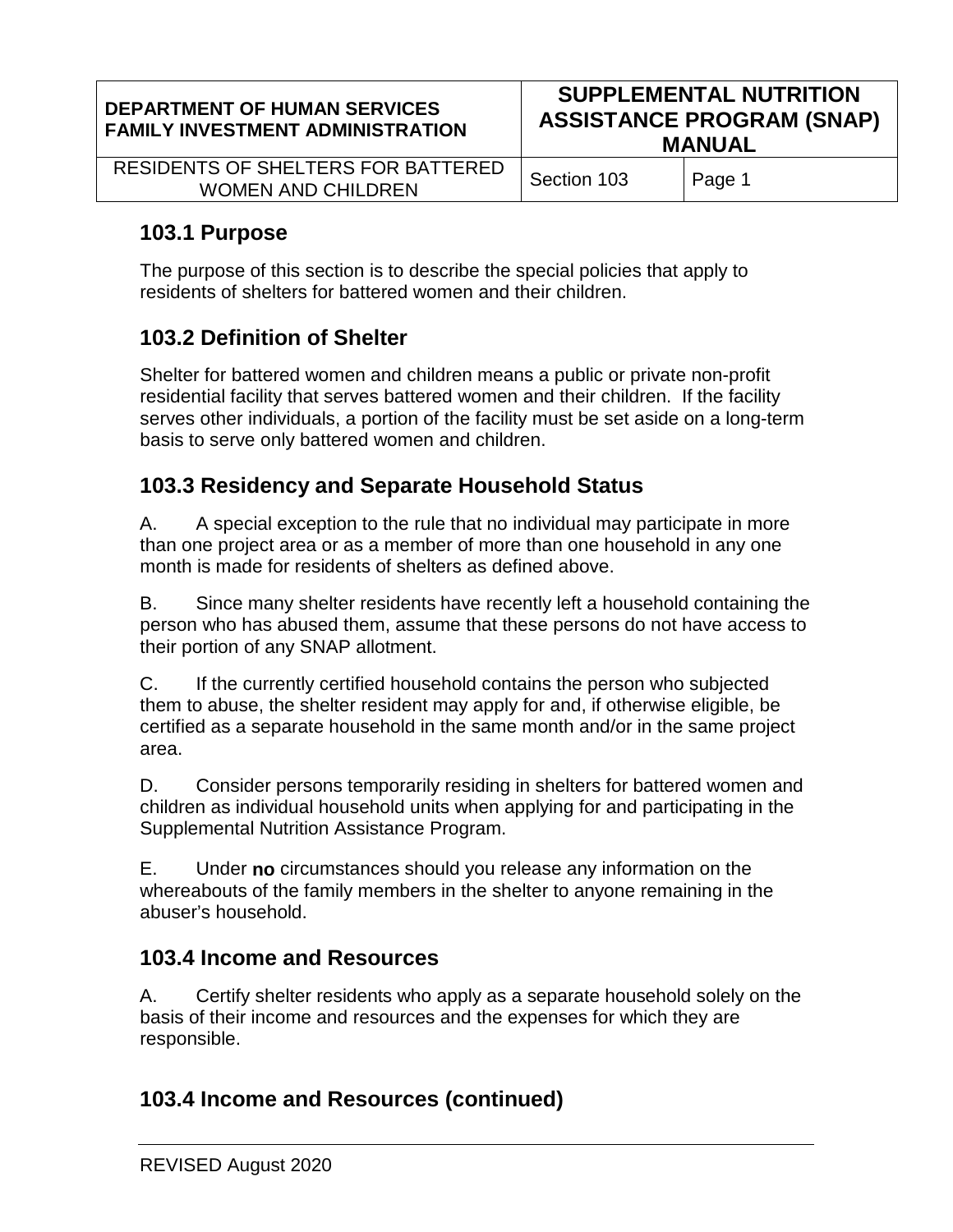| <b>DEPARTMENT OF HUMAN SERVICES</b><br><b>FAMILY INVESTMENT ADMINISTRATION</b> | <b>SUPPLEMENTAL NUTRITION</b><br><b>ASSISTANCE PROGRAM (SNAP)</b><br><b>MANUAL</b> |        |
|--------------------------------------------------------------------------------|------------------------------------------------------------------------------------|--------|
| RESIDENTS OF SHELTERS FOR BATTERED<br><b>WOMEN AND CHILDREN</b>                | Section 103                                                                        | Page 2 |

B. Do not consider the income, resources, and expenses of the former household.

- C. Consider as shelter expenses any room payments made to the shelter.
- D. Consider resources as inaccessible if they are:
	- 1. Jointly owned by the shelter resident and any member of the former household if that household contains the person that subjected the resident to abuse, **and**
	- 2. Access to the value of the resources is dependent upon the agreement if a joint owner who still resides in the former household

**Note:** The above policy on income and resources applies only to residents of shelters as defined in this section. Remember that categorically eligible households are not subject to the resources limit.

# **103.5 Expedited Service**

**Note**: SNAP Manual Section 401Expedited Services

A. Residents of shelters who are entitled to expedited service must have access to their SNAP benefits as soon as possible but no later than the seventh calendar day after the application is filed.

B. Prorate SNAP benefits for the initial month as for any other household (See Section 412).

C. The case manager should make reasonable efforts to verify within the seven-day expedited service time frame the household's shelter and dependent care deduction. The case manager should send form 1052 requesting verification, if the household does not satisfy the verification requirement before the end of the expedite period, the case manager will process the case without the deduction.

D. The case manager must make all attempts with the customer to complete the interview in order to meet expedited processing standards. All attempts to contact the customer should be documented in the case. If a telephone number is provided, contact the customer to conduct the interview. If no telephone number is provided, schedule an appointment for an interview with the customer. The appointment should be scheduled no later than the 6th day from the date of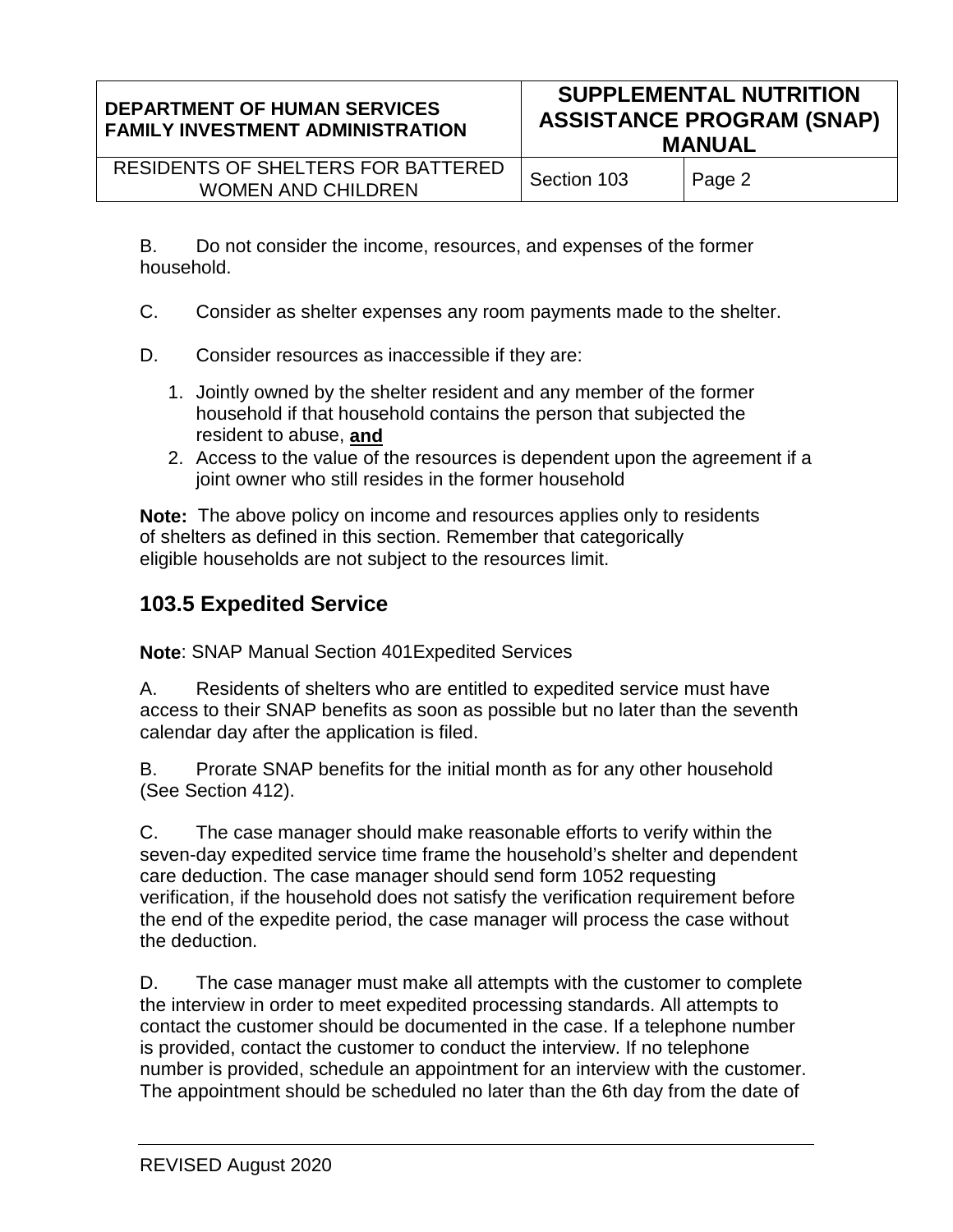| <b>DEPARTMENT OF HUMAN SERVICES</b><br><b>FAMILY INVESTMENT ADMINISTRATION</b> | <b>SUPPLEMENTAL NUTRITION</b><br><b>ASSISTANCE PROGRAM (SNAP)</b><br><b>MANUAL</b> |        |
|--------------------------------------------------------------------------------|------------------------------------------------------------------------------------|--------|
| RESIDENTS OF SHELTERS FOR BATTERED<br><b>WOMEN AND CHILDREN</b>                | Section 103                                                                        | Page 3 |

application. Appointments should be mailed to the customer if the local DSS is unable to reach the customer by phone. The interview for expedited applications may be a telephone interview unless the applicant requests a face-to-face interview. Document the type of interview conducted.

E. If a household does not complete the interview by the 7th calendar day, the application **can not be processed** within the established expedited service time frames. The application must be processed within the normal 30 days of the date of application, in accordance with 7 CFR 273.2 (FNS- GD- 2006-011) of the rules.

# **103.6 Action on Changes to Former Households**

A. Case managers must take prompt action to reduce or terminate SNAP benefits to former households to reflect the loss of any household members.

B. Case managers must ask any shelter residents applying for SNAP benefits if they are currently part of other participating households.

C. If the shelter resident is currently participating in the same project area, the case manager must take the following steps:

1. Reduce SNAP benefits by changing the household size to reflect the loss of any member. Give timely and adequate notice of the reduction to the former household.

2. If appropriate, terminate SNAP benefits after following procedures for clarifying unclear information in Section 420.8. Take great care not to expose the members of the household in the shelter to further abuse.

D. If the resident of a shelter in your jurisdiction was a member of a currently certified household in another jurisdiction, the case manager must inform the other jurisdiction of the change in household composition so that prompt action can be taken. This can be done by either telephone or in writing.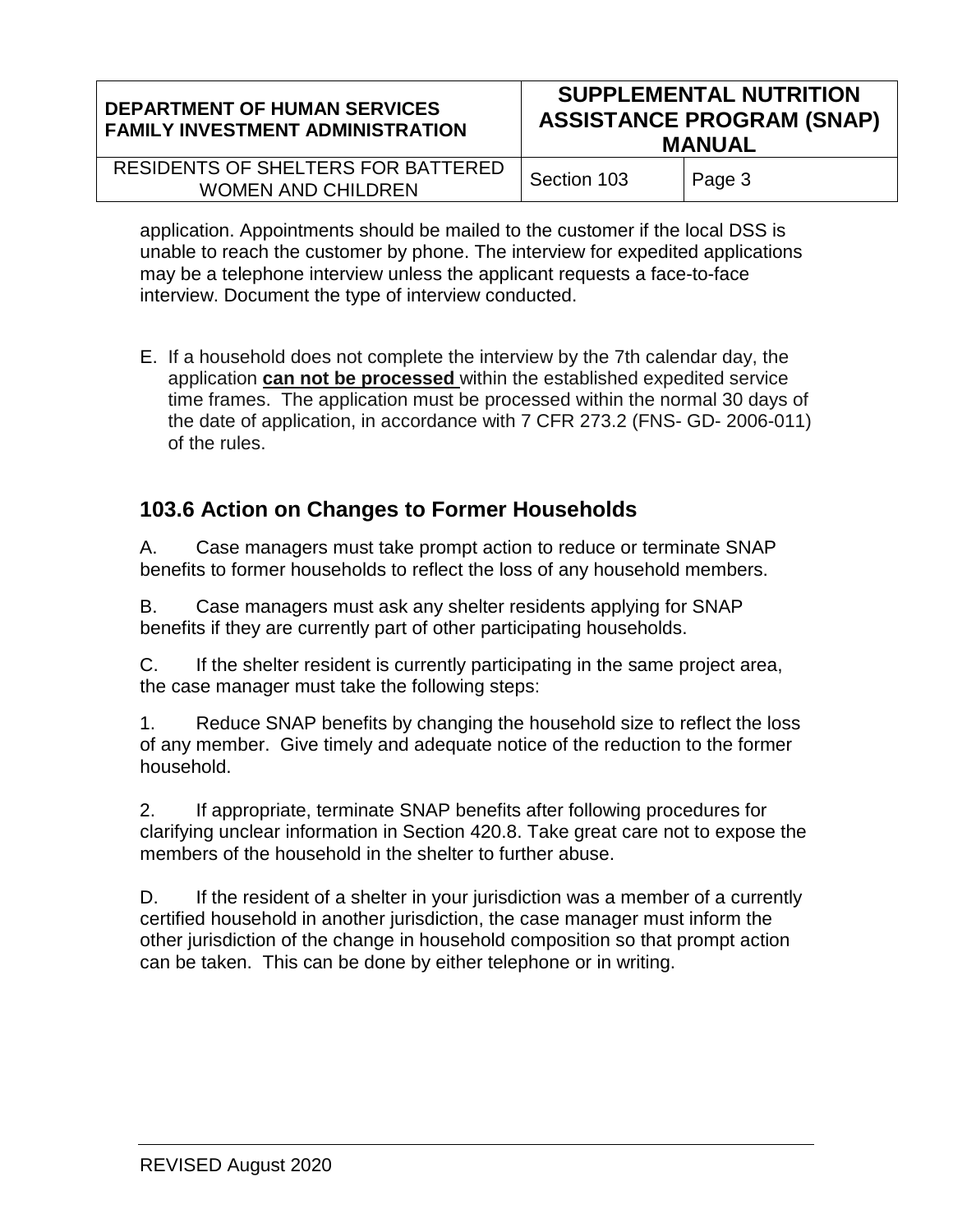## **EBT Tip Sheet**

If this is your first time applying for a program that will require an EBT card the initial EBT card will be mailed to you. Once you receive your card you will need to call 1-800-997-2222 to activate and PIN your card.

If you have ever had an EBT card in the past that card will access your current benefits even if you have had a break in coverage. If you do not remember your PIN you can call 1-800-997- 2222 and select a new PIN.

If you have ever had an EBT card in the past and you no longer have that card you must call the Maryland EBT Customer Call Center at 1-800-997-2222 to order a replacement card. Once a card is ordered, it will arrive in 7 to 10 business days.

EBT Call Center representatives are available to customers 24/7

EBT Call Center high call volume times are between 7:00 am - 7:00 pm

EBT Call Center high call volume days are Monday through Thursday

What to do if you do not have your previous EBT Card and or do not remember the pin?

- Call the EBT Call Center at 1-800-997-2222 to report your previous card as lost
- Option 2 (EBT account information)
- Option 1 (English)
- Option 2 (to lookup an account with personal information)
- SSN, DOB, PIN (if the customer don't recall their pin enter any 4 digits and remember it)
- Go through the loop again
- SSN (option 1 to confirm the SSN)
- DOB (option 1 to confirm the DOB)
- PIN (enter in the pin or the pin just created)
	- Remain on the line you will be transferred to a live agent. However, if the queue is full then the call will be dropped during high call volume periods.

EBT Services are also available online at

[https://www.connectebt.com/mdebtclient/ebt\\_program.jsp](https://www.connectebt.com/mdebtclient/ebt_program.jsp)

Mobile APP: Access your SNAP balance, transactions or order a new card by installing ConnectEBT on your smartphone